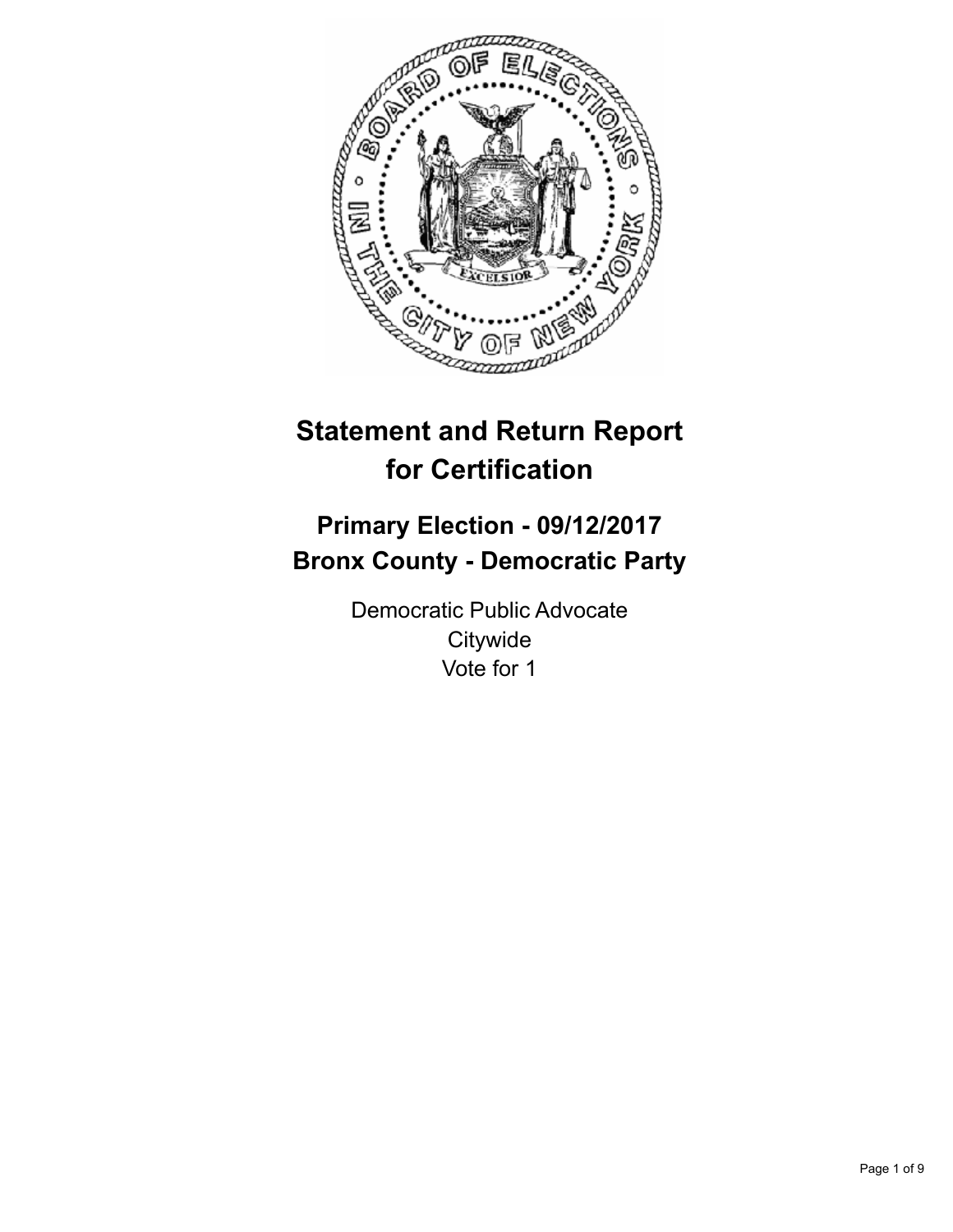

| PUBLIC COUNTER                                           | 5,097 |
|----------------------------------------------------------|-------|
| <b>MANUALLY COUNTED EMERGENCY</b>                        | 0     |
| ABSENTEE / MILITARY                                      | 166   |
| AFFIDAVIT                                                | 54    |
| <b>Total Ballots</b>                                     | 5,317 |
| Less - Inapplicable Federal/Special Presidential Ballots | 0     |
| <b>Total Applicable Ballots</b>                          | 5,317 |
| <b>DAVID EISENBACH</b>                                   | 922   |
| <b>LETITIA JAMES</b>                                     | 3,725 |
| LESLIE A HARRIS (WRITE-IN)                               |       |
| ROBERT RODRIGUEZ (WRITE-IN)                              |       |
| UNATTRIBUTABLE WRITE-IN (WRITE-IN)                       | 8     |
| <b>Total Votes</b>                                       | 4,657 |
| Unrecorded                                               | 660   |

| PUBLIC COUNTER                                           | 4,109 |
|----------------------------------------------------------|-------|
| <b>MANUALLY COUNTED EMERGENCY</b>                        | 0     |
| <b>ABSENTEE / MILITARY</b>                               | 162   |
| <b>AFFIDAVIT</b>                                         | 35    |
| <b>Total Ballots</b>                                     | 4,306 |
| Less - Inapplicable Federal/Special Presidential Ballots | 0     |
| <b>Total Applicable Ballots</b>                          | 4,306 |
| <b>DAVID EISENBACH</b>                                   | 954   |
| <b>LETITIA JAMES</b>                                     | 2,804 |
| ISRAEL RUIZ JR. (WRITE-IN)                               |       |
| <b>JOSE SERRANO (WRITE-IN)</b>                           |       |
| NANCY ALVAREZ (WRITE-IN)                                 | 1     |
| RAFAEL SALAMANCA JR (WRITE-IN)                           | 1     |
| RANDY ABREU (WRITE-IN)                                   | 3     |
| RITCHIE TORRES (WRITE-IN)                                | 1     |
| UNATTRIBUTABLE WRITE-IN (WRITE-IN)                       | 8     |
| <b>Total Votes</b>                                       | 3,774 |
| Unrecorded                                               | 532   |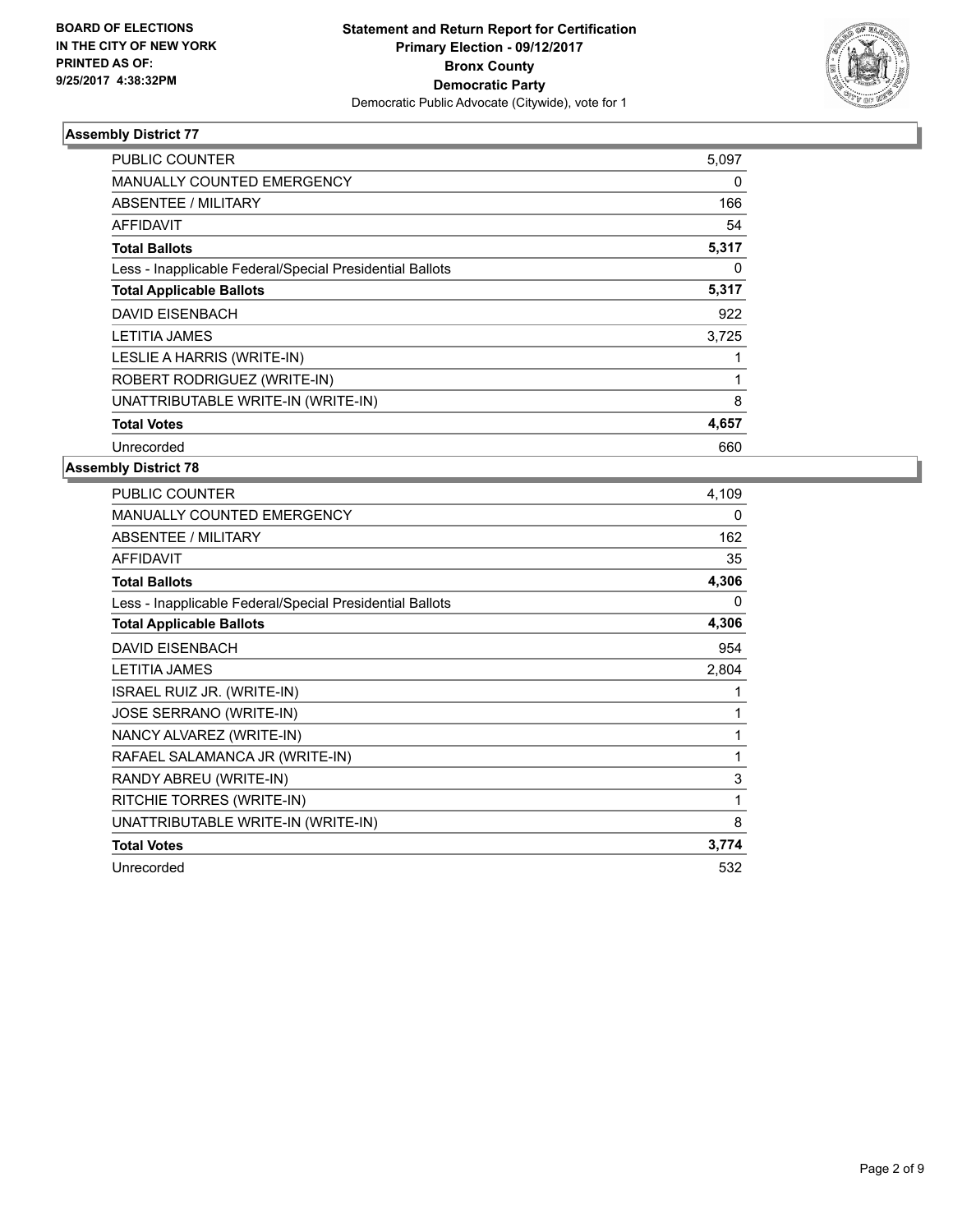

| <b>PUBLIC COUNTER</b>                                    | 5,536 |
|----------------------------------------------------------|-------|
| <b>MANUALLY COUNTED EMERGENCY</b>                        | 0     |
| ABSENTEE / MILITARY                                      | 216   |
| <b>AFFIDAVIT</b>                                         | 30    |
| <b>Total Ballots</b>                                     | 5,782 |
| Less - Inapplicable Federal/Special Presidential Ballots | 0     |
| <b>Total Applicable Ballots</b>                          | 5,782 |
| <b>DAVID EISENBACH</b>                                   | 996   |
| <b>LETITIA JAMES</b>                                     | 3,854 |
| CELINE SOTO (WRITE-IN)                                   | 1     |
| <b>GEORGE ALVAREZ (WRITE-IN)</b>                         | 1     |
| MELVIN BURGOS (WRITE-IN)                                 | 1     |
| REV RUBEN DIAZ SR (WRITE-IN)                             | 1     |
| UNATTRIBUTABLE WRITE-IN (WRITE-IN)                       | 10    |
| WILLIE COLON (WRITE-IN)                                  | 1     |
| <b>Total Votes</b>                                       | 4,865 |
| Unrecorded                                               | 917   |

| <b>PUBLIC COUNTER</b>                                    | 6,218 |
|----------------------------------------------------------|-------|
| MANUALLY COUNTED EMERGENCY                               | 0     |
| ABSENTEE / MILITARY                                      | 341   |
| <b>AFFIDAVIT</b>                                         | 55    |
| <b>Total Ballots</b>                                     | 6,614 |
| Less - Inapplicable Federal/Special Presidential Ballots | 0     |
| <b>Total Applicable Ballots</b>                          | 6,614 |
| <b>DAVID EISENBACH</b>                                   | 1,694 |
| <b>LETITIA JAMES</b>                                     | 4,093 |
| ANDY KING (WRITE-IN)                                     | 1     |
| ANNE GILMARTIN (WRITE-IN)                                | 1     |
| DIANE LIGHTBOURNE (WRITE-IN)                             | 1     |
| JAMES LANE (WRITE-IN)                                    | 2     |
| RUSSELL RODRIGUEZ (WRITE-IN)                             | 1     |
| UNATTRIBUTABLE WRITE-IN (WRITE-IN)                       | 11    |
| <b>Total Votes</b>                                       | 5,804 |
| Unrecorded                                               | 810   |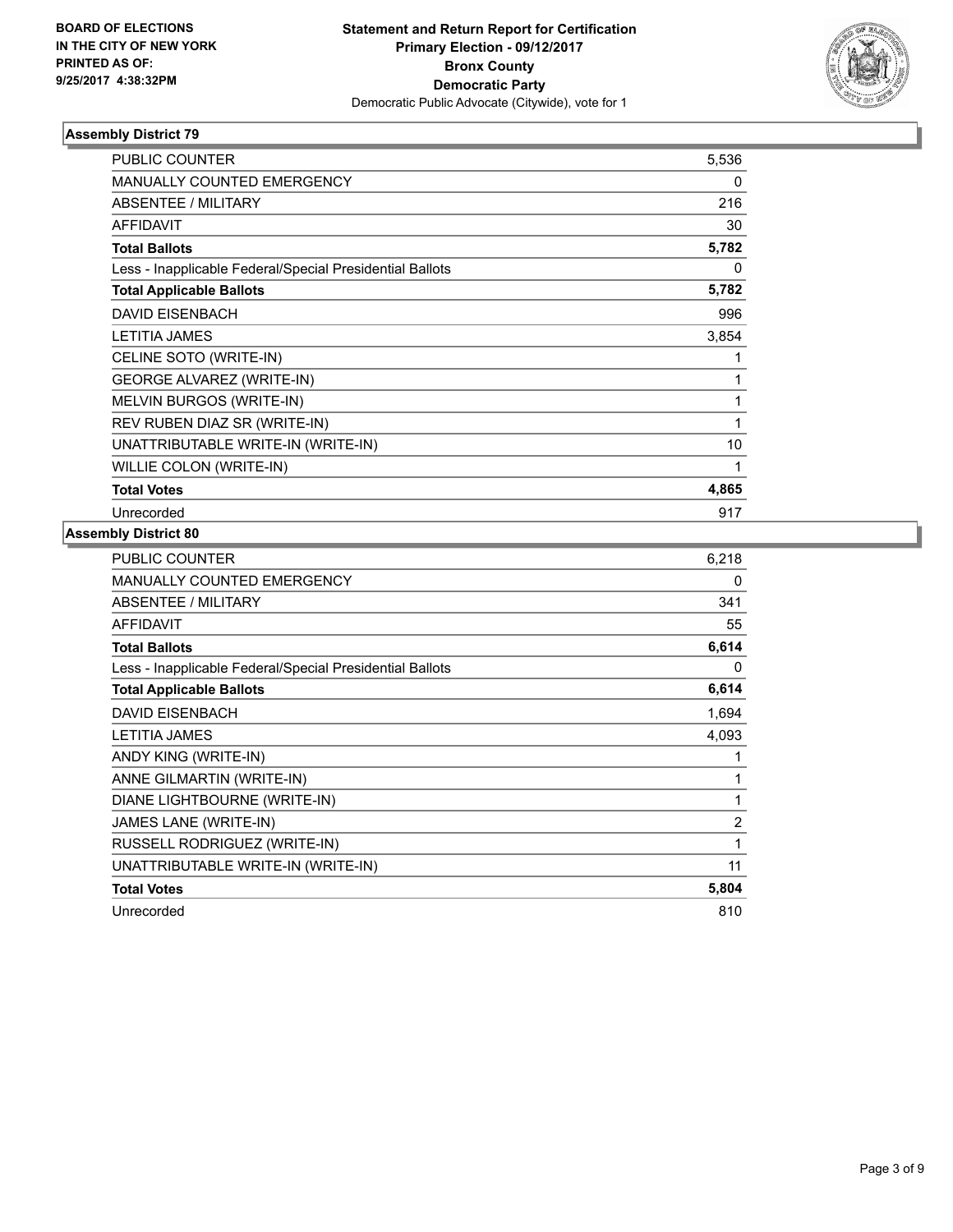

| <b>PUBLIC COUNTER</b>                                    | 6,902          |
|----------------------------------------------------------|----------------|
| MANUALLY COUNTED EMERGENCY                               | 0              |
| <b>ABSENTEE / MILITARY</b>                               | 495            |
| <b>AFFIDAVIT</b>                                         | 47             |
| <b>Total Ballots</b>                                     | 7,444          |
| Less - Inapplicable Federal/Special Presidential Ballots | 0              |
| <b>Total Applicable Ballots</b>                          | 7,444          |
| <b>DAVID EISENBACH</b>                                   | 2,313          |
| <b>LETITIA JAMES</b>                                     | 4,486          |
| ANTHONY WEINER (WRITE-IN)                                | 1              |
| ARMAND STANLEY (WRITE-IN)                                | 1              |
| CARL LANZANO (WRITE-IN)                                  | 1              |
| JONATHAN MURAD (WRITE-IN)                                | 1              |
| ORLANDO RIVERA (WRITE-IN)                                | 1              |
| RAFAEL MARTINEZ (WRITE-IN)                               | 1              |
| ROBERT J. RODRIGUEZ (WRITE-IN)                           | 1              |
| STEVEN G. SCHWARZ (WRITE-IN)                             | $\overline{2}$ |
| STEVEN WEVILLE (WRITE-IN)                                | 1              |
| UNATTRIBUTABLE WRITE-IN (WRITE-IN)                       | 13             |
| <b>Total Votes</b>                                       | 6,822          |
| Unrecorded                                               | 622            |

| <b>PUBLIC COUNTER</b>                                    | 9,476 |
|----------------------------------------------------------|-------|
| <b>MANUALLY COUNTED EMERGENCY</b>                        | 1     |
| ABSENTEE / MILITARY                                      | 261   |
| <b>AFFIDAVIT</b>                                         | 85    |
| <b>Total Ballots</b>                                     | 9,823 |
| Less - Inapplicable Federal/Special Presidential Ballots | 0     |
| <b>Total Applicable Ballots</b>                          | 9,823 |
| <b>DAVID EISENBACH</b>                                   | 2,069 |
| <b>LETITIA JAMES</b>                                     | 5,977 |
| ALBA JORDAN (WRITE-IN)                                   |       |
| CARL DELGADO (WRITE-IN)                                  | 1     |
| ED NIZZA (WRITE-IN)                                      | 1     |
| ROCKY DE LA FUENTE (WRITE-IN)                            | 1     |
| UNATTRIBUTABLE WRITE-IN (WRITE-IN)                       | 4     |
| <b>Total Votes</b>                                       | 8,054 |
| Unrecorded                                               | 1,769 |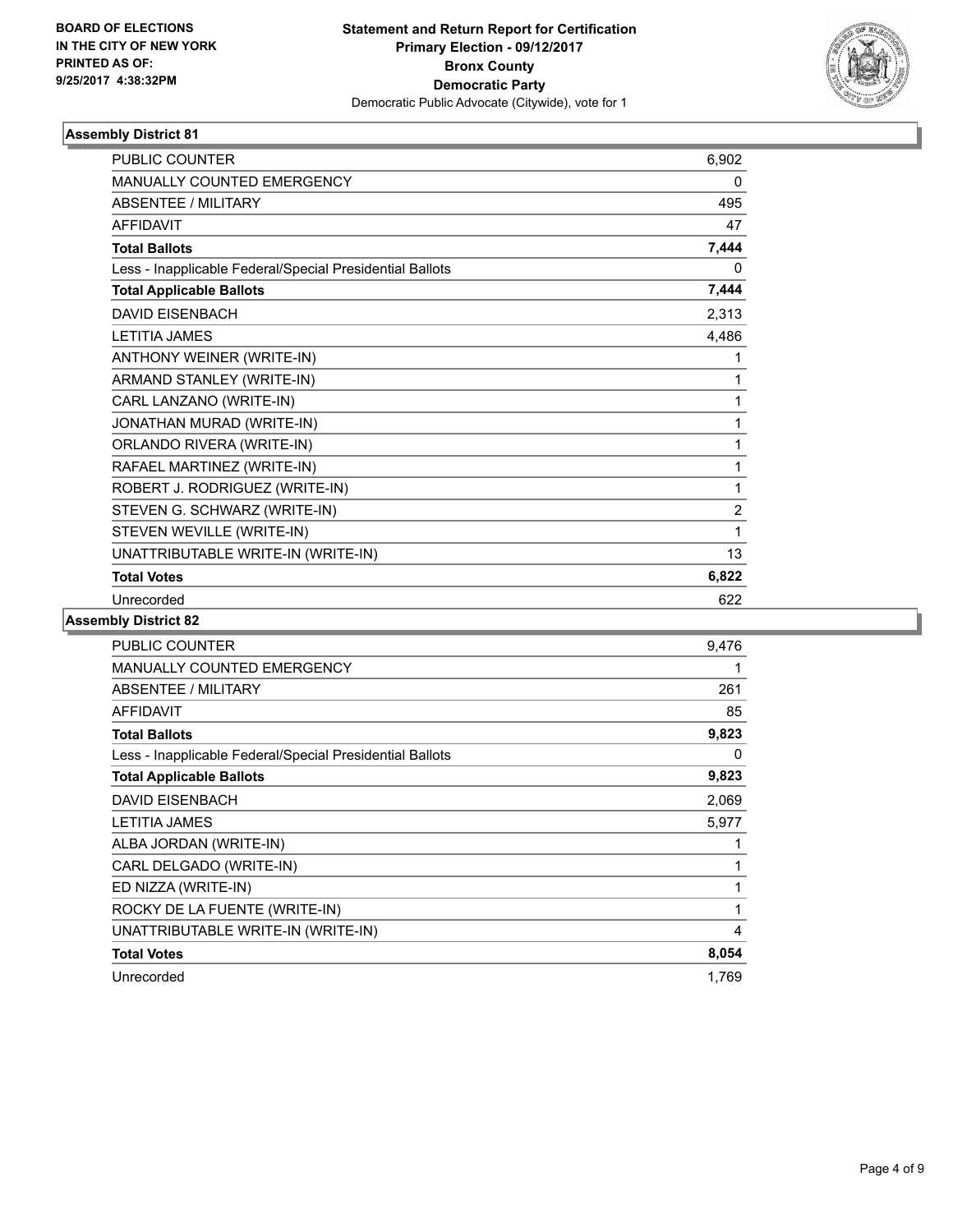

| PUBLIC COUNTER                                           | 7,080 |
|----------------------------------------------------------|-------|
| MANUALLY COUNTED EMERGENCY                               | 0     |
| ABSENTEE / MILITARY                                      | 294   |
| <b>AFFIDAVIT</b>                                         | 36    |
| <b>Total Ballots</b>                                     | 7,410 |
| Less - Inapplicable Federal/Special Presidential Ballots | 0     |
| <b>Total Applicable Ballots</b>                          | 7,410 |
| <b>DAVID EISENBACH</b>                                   | 931   |
| <b>LETITIA JAMES</b>                                     | 5,771 |
| BILL DE BLASIO (WRITE-IN)                                |       |
| <b>IJEOMA ONYEKWERE (WRITE-IN)</b>                       | 1     |
| KHARI DAWKINS (WRITE-IN)                                 |       |
| UNATTRIBUTABLE WRITE-IN (WRITE-IN)                       | 12    |
| <b>Total Votes</b>                                       | 6,717 |
| Unrecorded                                               | 693   |

| PUBLIC COUNTER                                           | 5,454 |
|----------------------------------------------------------|-------|
| <b>MANUALLY COUNTED EMERGENCY</b>                        | 0     |
| <b>ABSENTEE / MILITARY</b>                               | 105   |
| <b>AFFIDAVIT</b>                                         | 36    |
| <b>Total Ballots</b>                                     | 5,595 |
| Less - Inapplicable Federal/Special Presidential Ballots | 0     |
| <b>Total Applicable Ballots</b>                          | 5,595 |
| <b>DAVID EISENBACH</b>                                   | 1,165 |
| <b>LETITIA JAMES</b>                                     | 2,977 |
| BILL DE BLASIO (WRITE-IN)                                | 1     |
| JUAN MARIA (WRITE-IN)                                    | 1     |
| NICOLE MALLIOTAKIS (WRITE-IN)                            | 1     |
| ROBERT RODRIGUEZ (WRITE-IN)                              | 3     |
| UNATTRIBUTABLE WRITE-IN (WRITE-IN)                       | 6     |
| <b>Total Votes</b>                                       | 4,154 |
| Unrecorded                                               | 1,441 |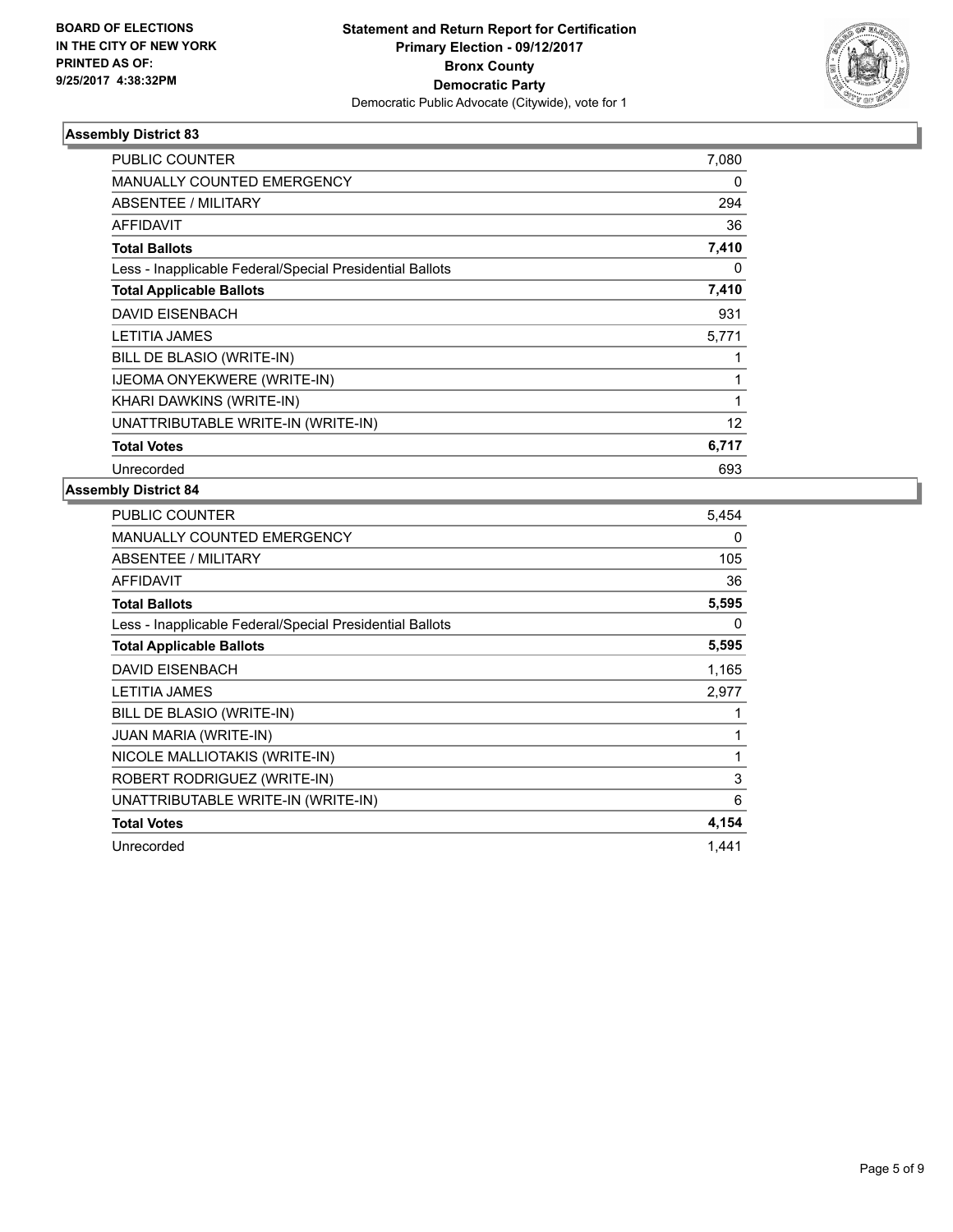

| PUBLIC COUNTER                                           | 6,426 |
|----------------------------------------------------------|-------|
| MANUALLY COUNTED EMERGENCY                               | 25    |
| ABSENTEE / MILITARY                                      | 139   |
| <b>AFFIDAVIT</b>                                         | 53    |
| <b>Total Ballots</b>                                     | 6,643 |
| Less - Inapplicable Federal/Special Presidential Ballots | 0     |
| <b>Total Applicable Ballots</b>                          | 6,643 |
| <b>DAVID EISENBACH</b>                                   | 1,248 |
| <b>LETITIA JAMES</b>                                     | 4,251 |
| AMANDA FARIAS (WRITE-IN)                                 |       |
| JORGE VASQUEZ (WRITE-IN)                                 | 1     |
| MICHAEL BELTZER (WRITE-IN)                               | 1     |
| PORFIRIO FERNANDEZ (WRITE-IN)                            | 1     |
| ROBERT MORRIS (WRITE-IN)                                 | 1     |
| UNATTRIBUTABLE WRITE-IN (WRITE-IN)                       | 15    |
| <b>Total Votes</b>                                       | 5,519 |
| Unrecorded                                               | 1,124 |

| PUBLIC COUNTER                                           | 4,841    |
|----------------------------------------------------------|----------|
| <b>MANUALLY COUNTED EMERGENCY</b>                        | 0        |
| ABSENTEE / MILITARY                                      | 109      |
| AFFIDAVIT                                                | 31       |
| <b>Total Ballots</b>                                     | 4,981    |
| Less - Inapplicable Federal/Special Presidential Ballots | $\Omega$ |
| <b>Total Applicable Ballots</b>                          | 4,981    |
| <b>DAVID EISENBACH</b>                                   | 1,039    |
| <b>LETITIA JAMES</b>                                     | 2,585    |
| UNATTRIBUTABLE WRITE-IN (WRITE-IN)                       |          |
| <b>Total Votes</b>                                       | 3,631    |
| Unrecorded                                               | 1.350    |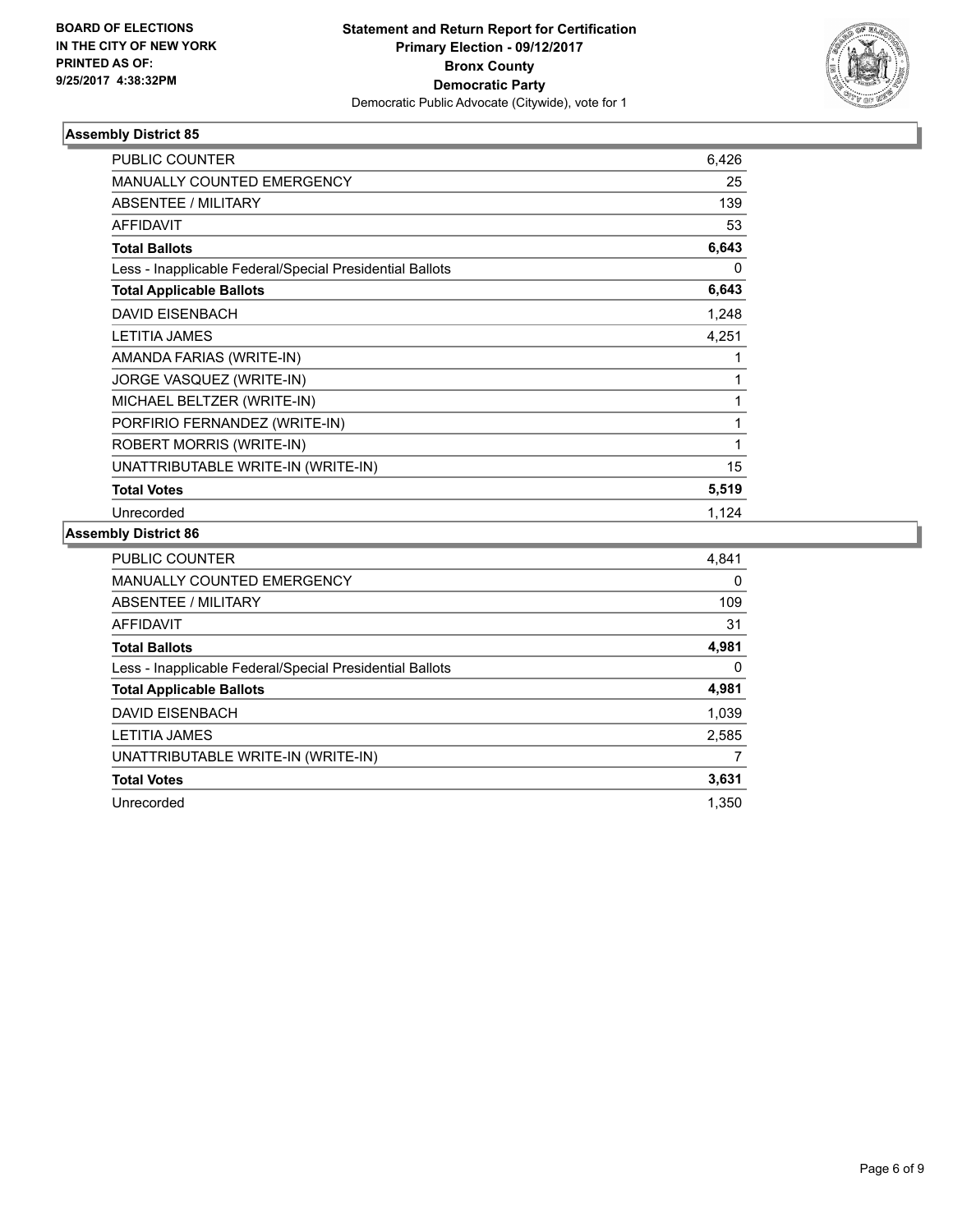

| <b>PUBLIC COUNTER</b>                                    | 6,887 |
|----------------------------------------------------------|-------|
| <b>MANUALLY COUNTED EMERGENCY</b>                        | 20    |
| <b>ABSENTEE / MILITARY</b>                               | 194   |
| <b>AFFIDAVIT</b>                                         | 68    |
| <b>Total Ballots</b>                                     | 7,169 |
| Less - Inapplicable Federal/Special Presidential Ballots | 0     |
| <b>Total Applicable Ballots</b>                          | 7,169 |
| <b>DAVID EISENBACH</b>                                   | 1,538 |
| <b>LETITIA JAMES</b>                                     | 4.744 |
| JAZZ HOOKS (WRITE-IN)                                    |       |
| LAYNIEE DEL ROSARIO (WRITE-IN)                           |       |
| MARK GJONAJ (WRITE-IN)                                   |       |
| PAULINE FIGUEROA (WRITE-IN)                              | 1     |
| UNATTRIBUTABLE WRITE-IN (WRITE-IN)                       | 13    |
| UZAIR ALVI (WRITE-IN)                                    |       |
| <b>Total Votes</b>                                       | 6,300 |
| Unrecorded                                               | 869   |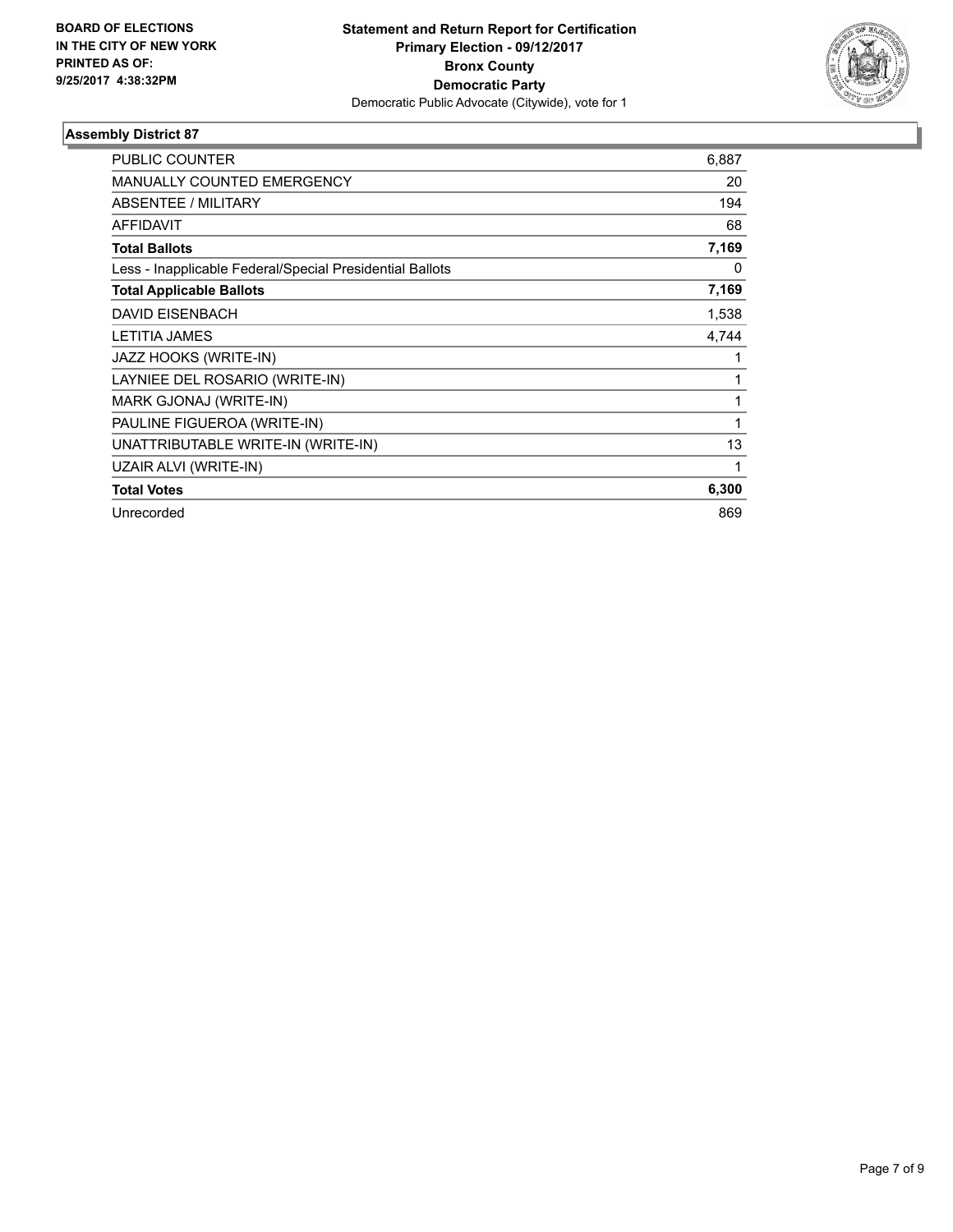

# **Total for Democratic Public Advocate (Citywide) - Bronx County**

| <b>PUBLIC COUNTER</b>                                    | 68,026       |
|----------------------------------------------------------|--------------|
| MANUALLY COUNTED EMERGENCY                               | 46           |
| <b>ABSENTEE / MILITARY</b>                               | 2,482        |
| AFFIDAVIT                                                | 530          |
| <b>Total Ballots</b>                                     | 71,084       |
| Less - Inapplicable Federal/Special Presidential Ballots | 0            |
| <b>Total Applicable Ballots</b>                          | 71,084       |
| <b>DAVID EISENBACH</b>                                   | 14,869       |
| <b>LETITIA JAMES</b>                                     | 45,267       |
| ALBA JORDAN (WRITE-IN)                                   | 1            |
| AMANDA FARIAS (WRITE-IN)                                 | 1            |
| ANDY KING (WRITE-IN)                                     | 1            |
| ANNE GILMARTIN (WRITE-IN)                                | 1            |
| ANTHONY WEINER (WRITE-IN)                                | 1            |
| ARMAND STANLEY (WRITE-IN)                                | 1            |
| BILL DE BLASIO (WRITE-IN)                                | 2            |
| CARL DELGADO (WRITE-IN)                                  | 1            |
| CARL LANZANO (WRITE-IN)                                  | 1            |
| CELINE SOTO (WRITE-IN)                                   | 1            |
| DIANE LIGHTBOURNE (WRITE-IN)                             | $\mathbf 1$  |
| ED NIZZA (WRITE-IN)                                      | $\mathbf 1$  |
| <b>GEORGE ALVAREZ (WRITE-IN)</b>                         | 1            |
| IJEOMA ONYEKWERE (WRITE-IN)                              | 1            |
| ISRAEL RUIZ JR. (WRITE-IN)                               | 1            |
| JAMES LANE (WRITE-IN)                                    | 2            |
| JAZZ HOOKS (WRITE-IN)                                    | 1            |
| JONATHAN MURAD (WRITE-IN)                                | $\mathbf 1$  |
| JORGE VASQUEZ (WRITE-IN)                                 | 1            |
| JOSE SERRANO (WRITE-IN)                                  | 1            |
| JUAN MARIA (WRITE-IN)                                    | 1            |
| KHARI DAWKINS (WRITE-IN)                                 | 1            |
| LAYNIEE DEL ROSARIO (WRITE-IN)                           | $\mathbf{1}$ |
| LESLIE A HARRIS (WRITE-IN)                               | 1            |
| MARK GJONAJ (WRITE-IN)                                   | 1            |
| MELVIN BURGOS (WRITE-IN)                                 | 1            |
| MICHAEL BELTZER (WRITE-IN)                               | 1            |
| NANCY ALVAREZ (WRITE-IN)                                 | 1            |
| NICOLE MALLIOTAKIS (WRITE-IN)                            | 1            |
| ORLANDO RIVERA (WRITE-IN)                                | 1            |
| PAULINE FIGUEROA (WRITE-IN)                              | 1            |
| PORFIRIO FERNANDEZ (WRITE-IN)                            | 1            |
| RAFAEL MARTINEZ (WRITE-IN)                               | 1            |
| RAFAEL SALAMANCA JR (WRITE-IN)                           | 1            |
| RANDY ABREU (WRITE-IN)                                   | 3            |
| REV RUBEN DIAZ SR (WRITE-IN)                             | 1            |
| RITCHIE TORRES (WRITE-IN)                                | 1            |